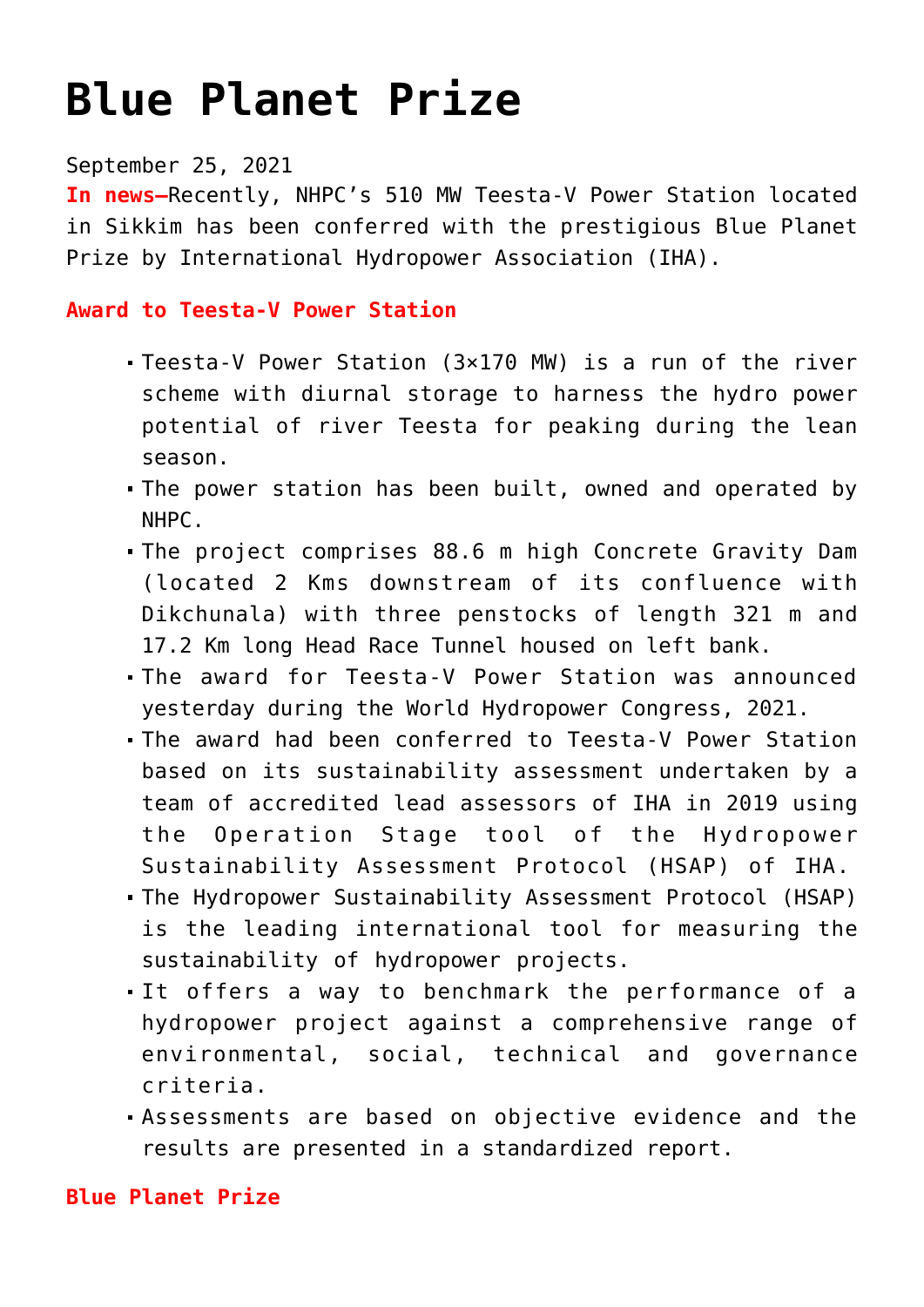- The IHA Blue Planet Prize is **awarded to hydropower projects** that demonstrate excellence in sustainable development.
- **In 1992, the year of the Earth Summit, the Asahi Glass Foundation established the Blue Planet Prize.**
- It is an award presented to individuals or organizations from around the world in recognition of outstanding achievements in scientific research and its application that have helped provide solutions to global environmental problems.
- The Prize is offered in the hope of encouraging efforts to bring about the healing of the Earth's fragile environment.
- The **award's name was inspired by the remark "the Earth is blue," uttered by the first human in space,** Russian cosmonaut Yuri Gagarin, upon viewing our planet.
- **International Hydropower Association (IHA) is a London based non-profit membership association** operating in 120 countries.

#### **Teesta river**

- Teesta River is a 414 km long river that rises in the Pauhunri Mountain of eastern Himalayas.
- It flows through the Indian states of Sikkim and West Bengal through Bangladesh and enters the Bay of Bengal.
- It joins the River Brahmaputra at Fulchhari in Bangladesh.
- The 315 km portion of the river lies in India and rest in Bangladesh.
- Teesta is the largest river of Sikkim and second largest river of West Bengal after Ganges.

### **NHPC Limited**

- It is an Indian government hydropower board under the ownership of the Ministry of Power.
- It was incorporated in 1975 with an objective to plan,